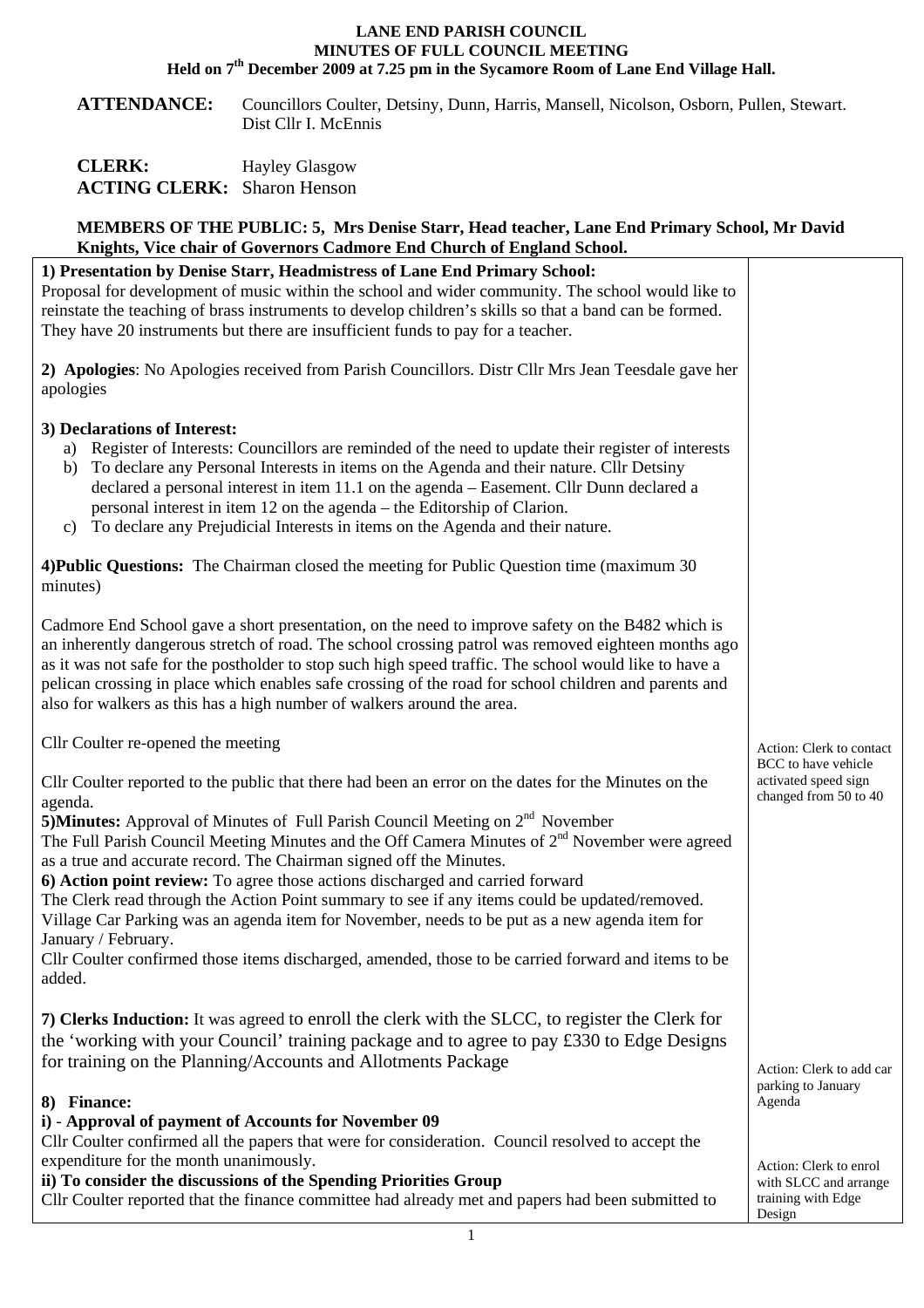| Councillors prior to the meeting and would be considered when discussing the Precept.<br>iii) To set the Precept for 2010/2011<br>Cllr Detsiny went through the Finance Committee recommendations. The projected spend would be<br>£115,050 with an estimated income of £4000. It was resolved to set the Precept at £107,500. This<br>represents an increase of 2% in the precept.                                                                                                                                          |                                                                                                                         |
|------------------------------------------------------------------------------------------------------------------------------------------------------------------------------------------------------------------------------------------------------------------------------------------------------------------------------------------------------------------------------------------------------------------------------------------------------------------------------------------------------------------------------|-------------------------------------------------------------------------------------------------------------------------|
| Cllr Coulter closed the meeting for a member of the public to move their car then re-opened the<br>meeting.                                                                                                                                                                                                                                                                                                                                                                                                                  |                                                                                                                         |
| 9) To consider improvements to Lane End Play Area<br>The playing equipment is in reasonable working order however the state of surfacing is extremely<br>dangerous; it is slippery and uneven and an unsafe environment for children to use. There is also a<br>problem with broken glass and litter, the tennis courts which join the park are derelict.                                                                                                                                                                    | Action: To put signs up<br>stating the park is<br>closed, put padlocks on<br>the gates and get a<br>quote to remove the |
| Councillors resolved to close the park for an initial period of 6 months pending a review with Lane<br>End Sports Association and to look into what the other play areas the village currently offers.                                                                                                                                                                                                                                                                                                                       | swings and place a<br>chain across the top of<br>the slide.                                                             |
| 10) To agree to the submission of a bid under the BCC delegated scheme<br>All Councillors supported the bid from Cadmore End School to put in place a pelican crossing on the<br>B482.                                                                                                                                                                                                                                                                                                                                       | Action: Clerk/Cllr<br>Coulter to submit bid                                                                             |
| 11) Easement Request<br>To sign the previously agreed Easement For Pond Cottage, Frieth<br>Cllr Coulter and the Clerk signed the Easement.<br>11.1) Easement<br>To agree permission for use of own solicitors for Cllr Detsiny, The Willows, Frieth<br>Cllr Detsiny left the room. Previously a parishioner asked to use his own solicitors for an easement<br>request this was denied by the council.<br>All Councillors agreed the same procedure should apply as before, the request to use own solicitors<br>was denied. | Action: Clerk to return<br>documents to Parrot &<br>Coles                                                               |
| 12) To consider the Editorship of Clarion<br>Mrs Dunning resigned from the post as from 30 <sup>th</sup> November. Cllr Coulter advised that as further<br>discussion related to an individual in the community this should be discussed in closed session at the<br>end of the meeting.                                                                                                                                                                                                                                     |                                                                                                                         |
| 13) Clerk's report: including Correspondence and Reports received<br>The Clerk went through the previously submitted list.<br>Cllr Coulter reported that Mr Shufflebotham should receive a refund for the time element of his<br>request under the Freedom of Information Act.<br>All councilors resolved that the refund should be paid.                                                                                                                                                                                    | Action: To submit<br>refund cheque for<br>January meeting                                                               |
| 14) Invitations to Meetings and Reports received:<br>Minutes received form Wycombe Air Park                                                                                                                                                                                                                                                                                                                                                                                                                                  |                                                                                                                         |
| 15) Councillor's reports and items for future agendas: Each Councillor is requested to use this<br>opportunity to report minor matters of information not included elsewhere on the agenda and to raise<br>items for future agendas.<br>Cllr Coulter reported that the pedestrian refuges has been rejected by WDC because vehicles such as lot                                                                                                                                                                              |                                                                                                                         |
| need to be able to turn. Councillors were concerned that vehicles would appear to have priority over res<br>our Parish.<br>Cllr Mansell reported he attended the BRAG conference and asked about the possibility having farmer                                                                                                                                                                                                                                                                                               | Cllr Coulter will take<br>this issue up with BCC                                                                        |
| and traders market for the forthcoming Twinning Celebrations.<br>16) Planning: To consider new applications and receive Wycombe District Council decisions                                                                                                                                                                                                                                                                                                                                                                   |                                                                                                                         |
| and Appeals<br>09/07080/FUL – 12 Tapping Road– householder application for construction of the first                                                                                                                                                                                                                                                                                                                                                                                                                         |                                                                                                                         |
| floor front extension above existing ground floor entrance lobby with alterations- no objection<br>09/07110/FUL - Beeches Farm, Marlow Road -householder application for the erection of<br>replacement 1 bed detached dwelling – no objection                                                                                                                                                                                                                                                                               |                                                                                                                         |